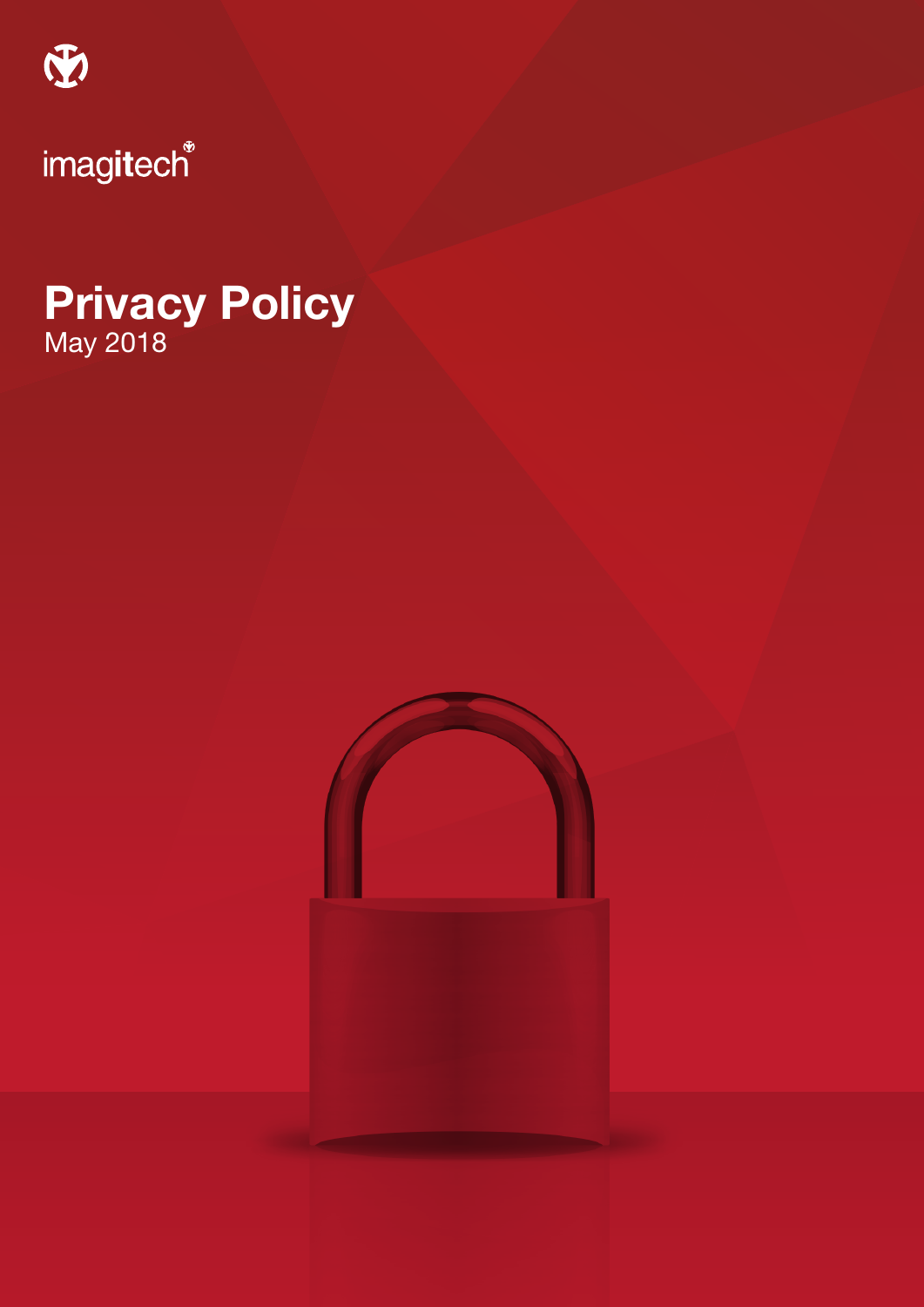### Privacy Policy Statement

Imagitech Limited ("Imagitech") is committed to safeguarding the privacy of all its customers; this policy sets out how we will treat your personal information and is to be read in conjunction with our Fair Processing and Data Protection statement (see above).

If you continue to use our services and websites (Imagitech, The Official Driving Theory Test, Learn2® and Roadmarque®) we assume that you agree to this policy and consent to our use of personal data in accordance with the terms of this policy.

### Collecting personal information

We may collect, store and use the following kinds of personal information when you use Imagitech's services including Roadmarque®:

- 1. Information about your computer and about your visits to and use of our websites including your IP address, geographical location, browser type and version, operating system, referral source, length of visit, page views and website navigation paths;
- 2. Information that you provide to us when participating in a risk management programme for your employer implemented through Roadmarque® including your name, email address, company name, address and mobile phone details, driver licence details, driving history, vehicles, results obtained when sitting any tests, training outcomes, signature on paper based mandates, e-signature when providing e-approval;
- 3. Information that we obtain directly from DVLA and third parties working with DVLA about your licence when you give your approval for driver licence inspections by your employer as part of the risk management programme as delivered via Roadmarque® including your endorsements, driving entitlements and other driver licence specific information – but no medical data;
- 4. Information contained in or relating to any communications that you send to us or send through our website including the communication content and meta data associated with the communication;
- 5. Any other personal information that you choose to send to us.

Before you disclose personal information relating to another person, you must obtain that person's consent to both the disclosure and the processing of that personal information, in accordance with the terms of this policy.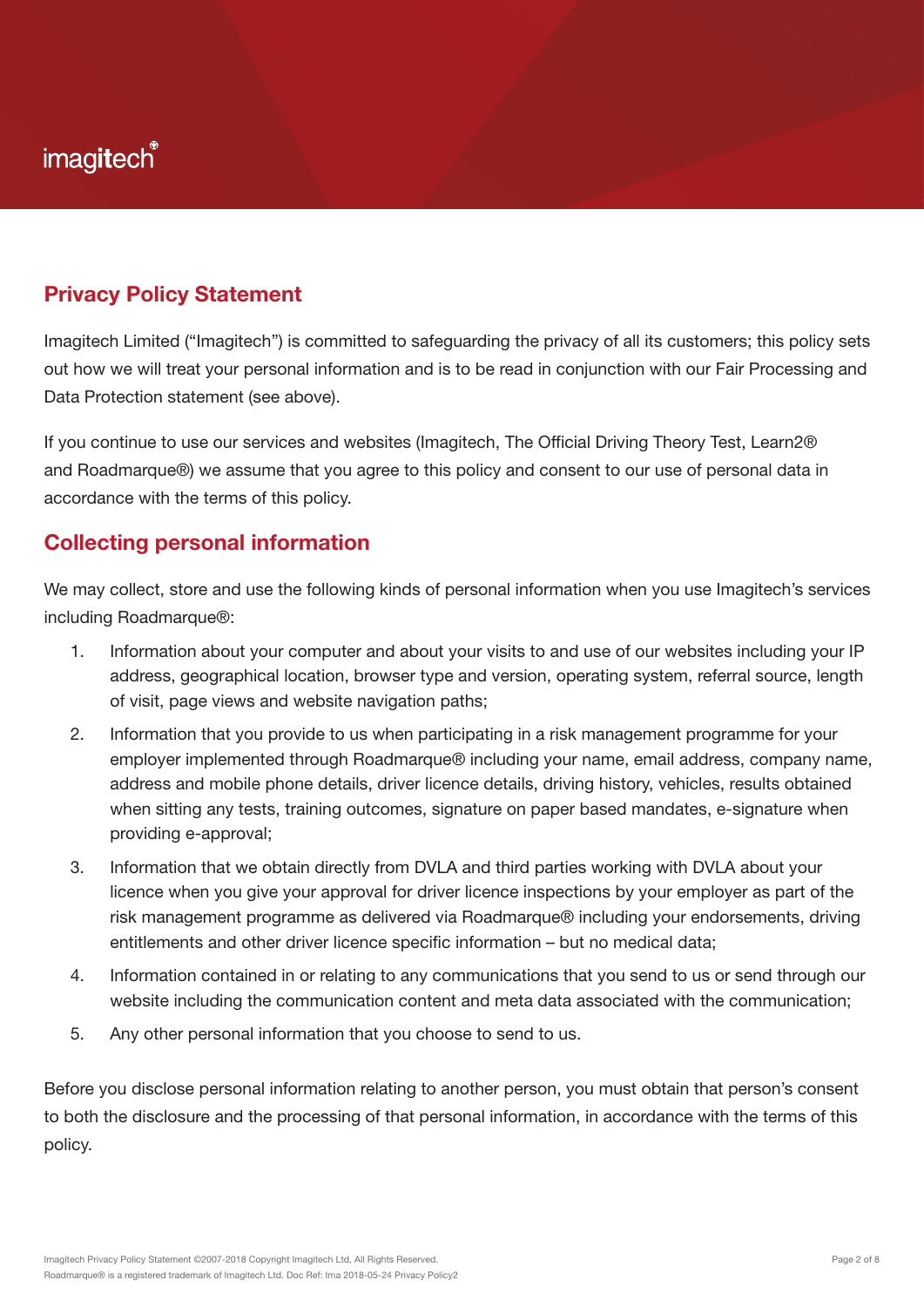#### Using your personal information

Personal information submitted to us through our websites or obtained by us from DVLA via Roadmarque® will be used for the purposes specified in this policy, the Fair Processing and Data Protection Statement or on the relevant pages of the website.

We may use your personal information to:

- 1. Administer our website and conduct our business;
- 2. Personalise any service we provide to you including Roadmarque®;
- 3. Enable your use of the services available on our website in a secure environment;
- 4. Send you messages as necessary to the fulfilment of your tasks with our systems or in answer to enquiries submitted by you. If part of the Roadmarque® programme this may be as directed by your employer, or as determined within Roadmarque®;
- 5. Send you email notifications that you have specifically requested;
- 6. Produce statistical information about our users and programmes provided that the information is provided in such a way that it will not be possible to identify any individual user from that information for the purposes of research to improve our services to you, of analysing the efficacy of our websites and/or systems and products, and/or improving user experience;
- 7. Deal with enquiries and complaints relating to our website, systems and products;
- 8. Keep our website secure and prevent fraud;
- 9. Keep your interaction with the website secure;
- 10. Ensure that as a user of our systems your interaction with our systems is as comfortable, straight forward and secure as possible;
- 11. Verify compliance with the terms and conditions governing the use of our website and systems (including monitoring any messages that are sent through our website);
- 12. When using Roadmarque® share this information with your employer and their appointed advisors and suppliers to manage risk related to driving, and to propose, organise and analyse interventions in line with the policies and practices of your employer. In this context we act as data processor to your employer.

If you submit or permit personal information for publication on our website or third-party websites, we will publish and use that information in accordance with the licence you grant to us.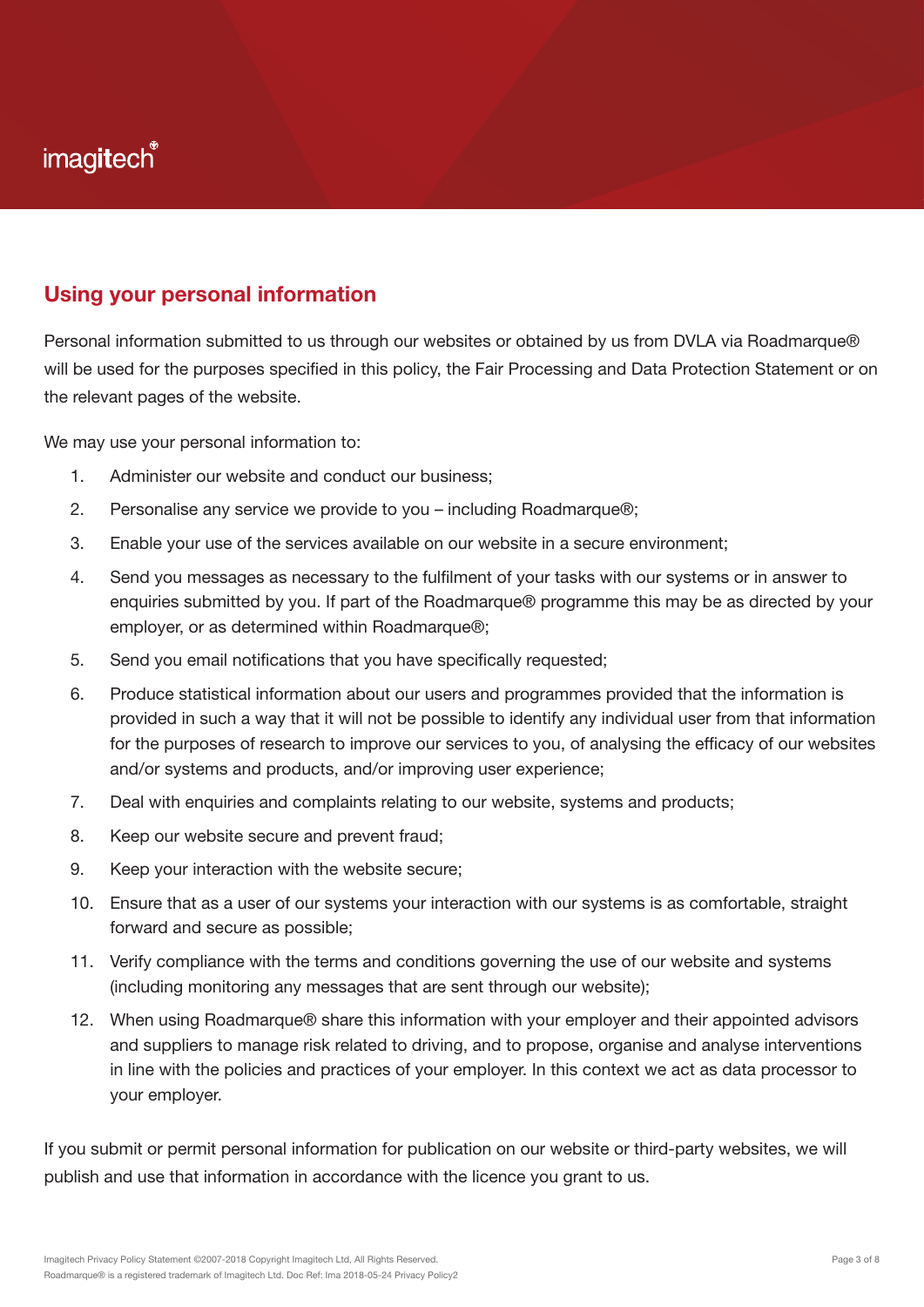#### Disclosing personal information

We may disclose your personal information to our employees, officers, insurers, professional advisers, agents, suppliers or subcontractors insofar as reasonably necessary for them to discharge their duties strictly in relation to the purposes as set out in this document.

We may disclose your personal information:

- 1. To the extent that we are required to do so by law;
- 2. In connection with any ongoing or prospective legal proceedings;
- 3. In order to establish, exercise or defend our legal rights (including providing information to others for the purposes of fraud prevention and reducing credit risk);
- 4. To the purchaser (or prospective purchaser) of any business or asset that we are (or are contemplating) selling; and
- 5. To any person who we reasonably believe may apply to a court or other competent authority for disclosure of that personal information where, in our reasonable opinion, such court or authority would be reasonably likely to order disclosure of that personal information.

Except as provided in this policy, we will not provide your personal information to third parties.

#### Data transfers

Information that we collect as outlined in this document may be stored and processed in and transferred between any of the countries in which we operate, to enable us to use the information in accordance with this policy.

Information that we collect as outlined in this document will not be transferred outside the European Economic Area without ensuring that the personal information is protected to an equivalent standard.

Personal information that you expressly agree to have published on any of our websites or submit for publication on any one of our websites may be available, via the internet, around the world. We cannot prevent the access to and use or misuse of such information by others.

You expressly agree to the transfers of personal information described in this Section.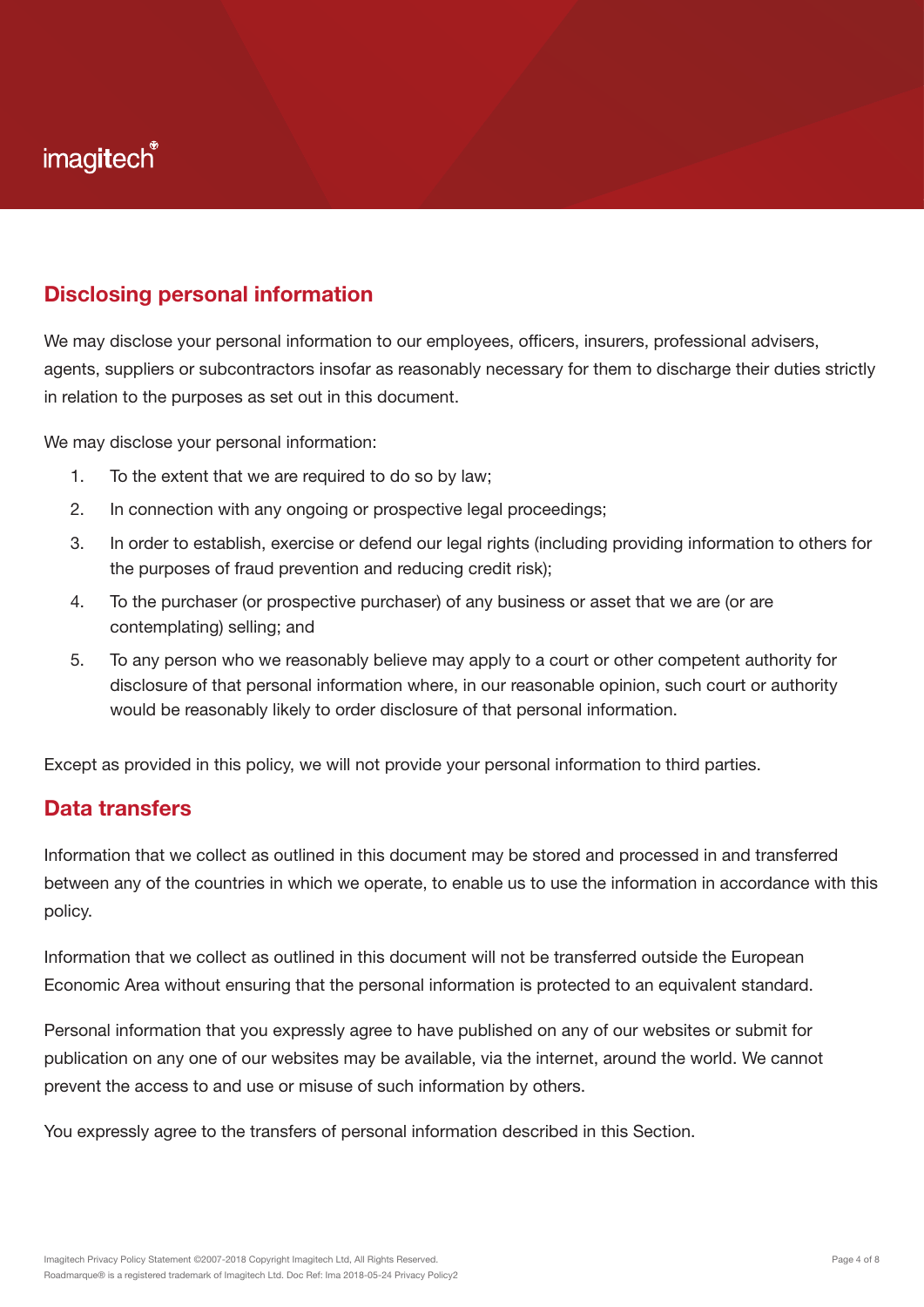#### Retaining personal information

This Section sets out our data retention policies and procedure, which are designed to help ensure that we comply with our legal obligations in relation to the retention and deletion of personal information.

Personal information that we process for any purpose or purposes shall not be kept for longer than is necessary for that purpose or those purposes.

Notwithstanding the other provisions of this Section, we will retain documents (including electronic documents) containing personal data:

- 1. to the extent that we are required to do so by law;
- 2. if we believe that the documents may be relevant to any ongoing or prospective legal proceedings; and
- 3. in order to establish, exercise or defend our legal rights (including providing information to others for the purposes of fraud prevention and reducing credit risk).

#### Security of your personal information

We will take reasonable technical and organisational precautions to prevent the loss, misuse or alteration of your personal information.

We will store all the personal information you provide on our secure (password and firewall protected) servers.

You acknowledge that the transmission of information over the internet is inherently insecure, and that we cannot provide absolute guarantees owing to the nature of the Internet, encryption methods and zero days exploits.

#### **Amendments**

We may update this policy from time to time by publishing a new version on our website.

You should check this page occasionally to ensure you are happy with any changes to this policy.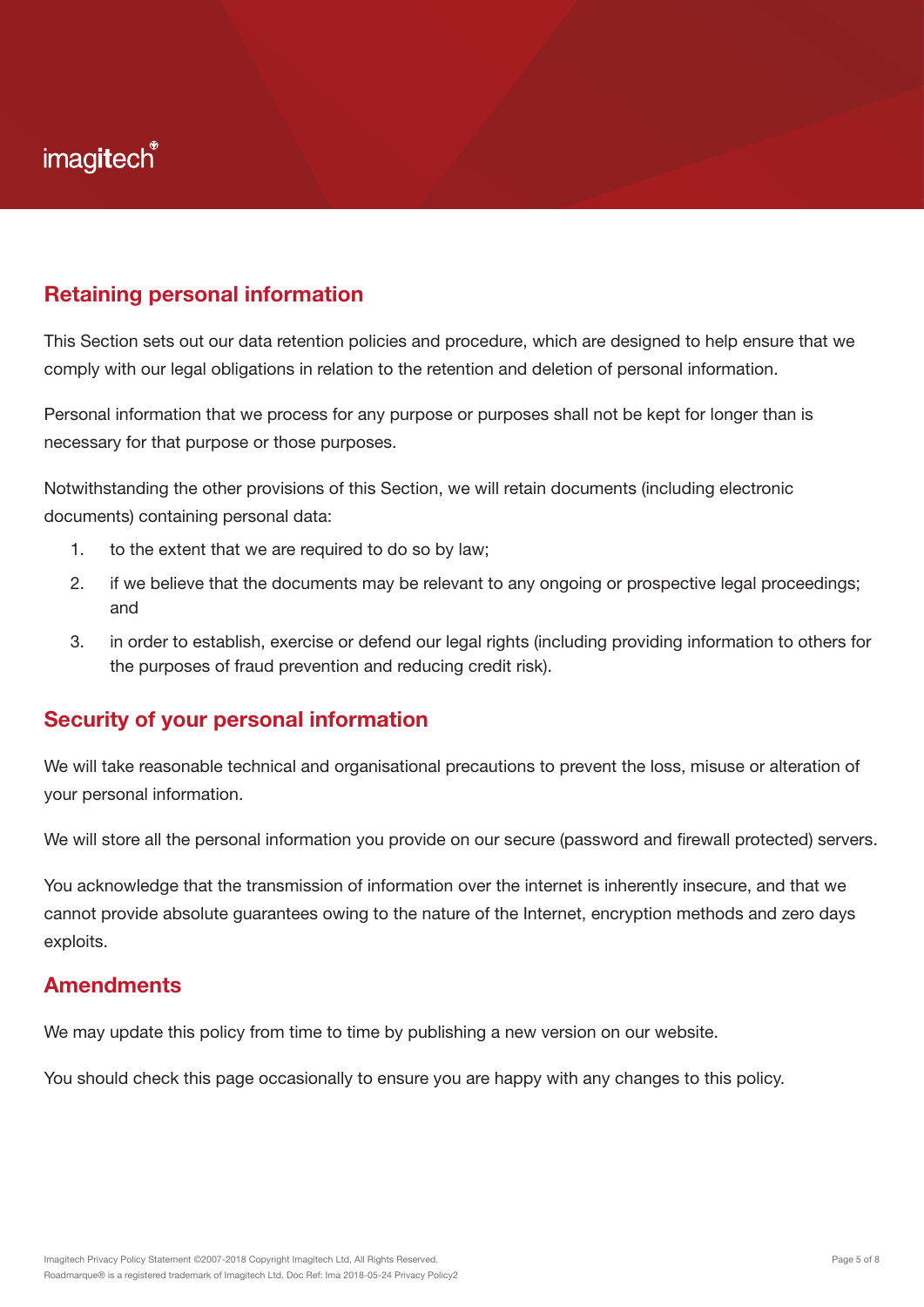#### Your rights

You may instruct us to provide you with any personal information we hold about you; provision of such information will be subject to:

- 1. the supply of appropriate evidence of your identity; and
- 2. if repeated requests are made then we may request the payment of a fee (currently fixed at GBP 10); and

We may withhold personal information that you request to the extent permitted by law.

#### Third party websites

Our websites may include hyperlinks to, and details of, third party websites. We have no control over, and are not responsible for, the privacy policies and practices of third parties.

#### Updating information

Please let us know if the personal information that we hold about you needs to be corrected or updated.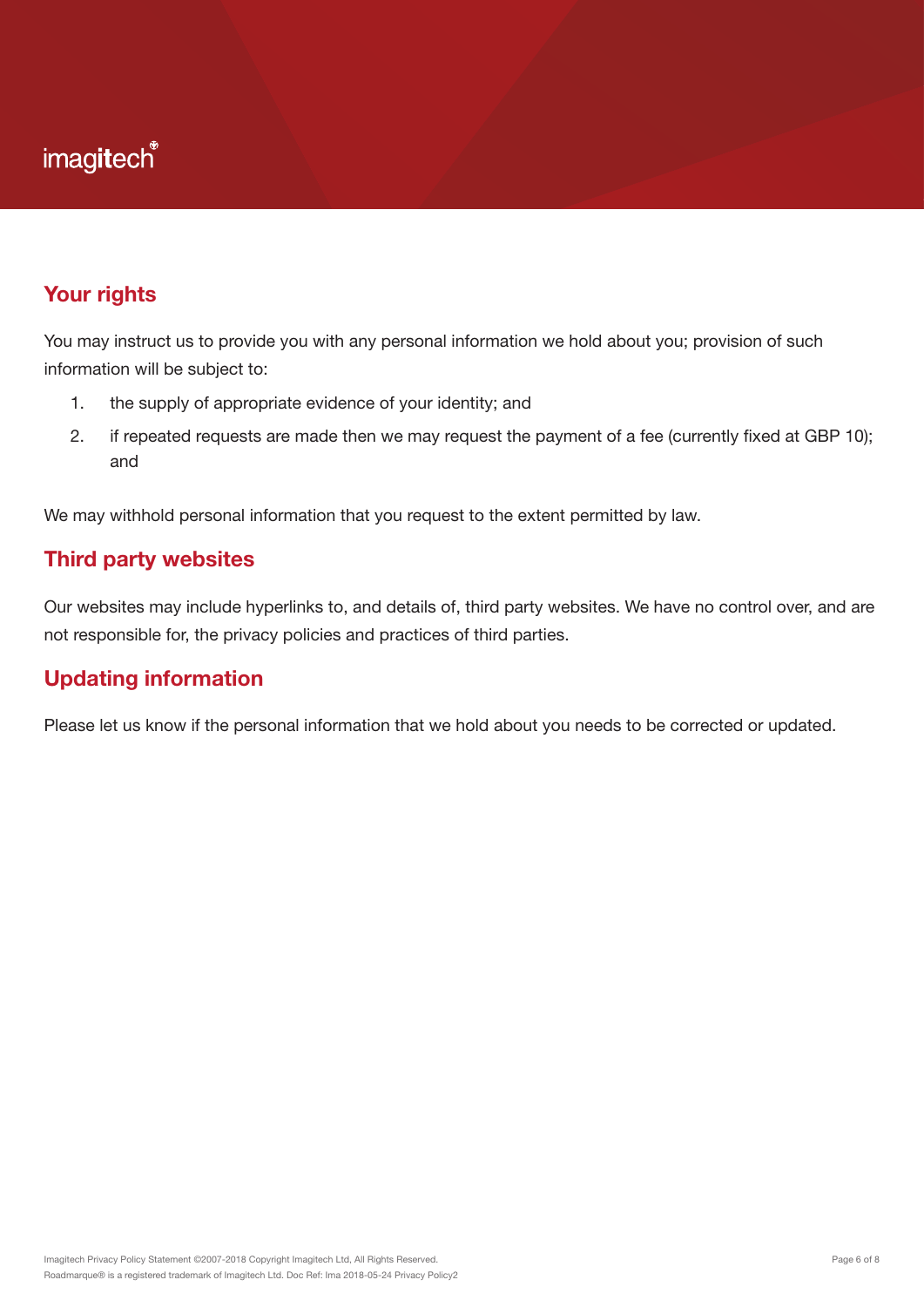### **Cookies**

Most of the websites you visit use cookies to improve your experience; enabling a site to 'remember' you, either for the duration of your visit (using a 'session cookie') or for repeat visits (using a 'persistent cookie').

Cookies can be used for lots of different jobs, like letting you navigate between pages efficiently, storing your preferences, and improving your experience of a website. Cookies make the interaction between you and the website faster and easier. If a website doesn't use cookies at all, it thinks you are a new visitor every time you navigate from one page to the next. Without cookies, it would be impossible to recall your login details for example.

Some websites will also use cookies to enable them to target their advertising or marketing messages based for example, on your location and/or browsing habits. It is this kind of tracking that has resulted in the obligation for website owners to ask the users to agree to the use of cookies. Our websites do not use cookies for that purpose.

Cookies may be set by the website you are visiting ('first party cookies') or they may be set by other websites who run content on the page you are viewing ('third party cookies').

#### What does a cookie contain?

A cookie is just a formatted text file that is stored on your computer by a website's server. Only the server that stored it will be able to retrieve or read its contents. Each cookie is unique to your web browser. It contains some anonymous information such as a unique identifier and the site name along with some extra encoded data. By reading that previously stored information, the website can recall things like your preferences or what you placed into your shopping basket (for example).

#### Cookies used on Imagitech sites

Our sites use cookies to maintain a session. We need to maintain a session when we use security (e.g. for DTS Anytime or Roadmarque®), which requires you to log in, in order to see information that is pertinent to you. This is a very common use of cookies – virtually any site that requires a login, also requires this kind of cookie to differentiate between and identify the different people that are using the site at a given moment in time.

These cookies are essential to the operation of a secure website and the data protection law does not require us to seek permission for these - however we do need to inform you.

Cookies are not used for any other purpose on Imagitech's websites. By continuing to use Imagitech's websites you give your consent for these cookies to be placed on your computer.